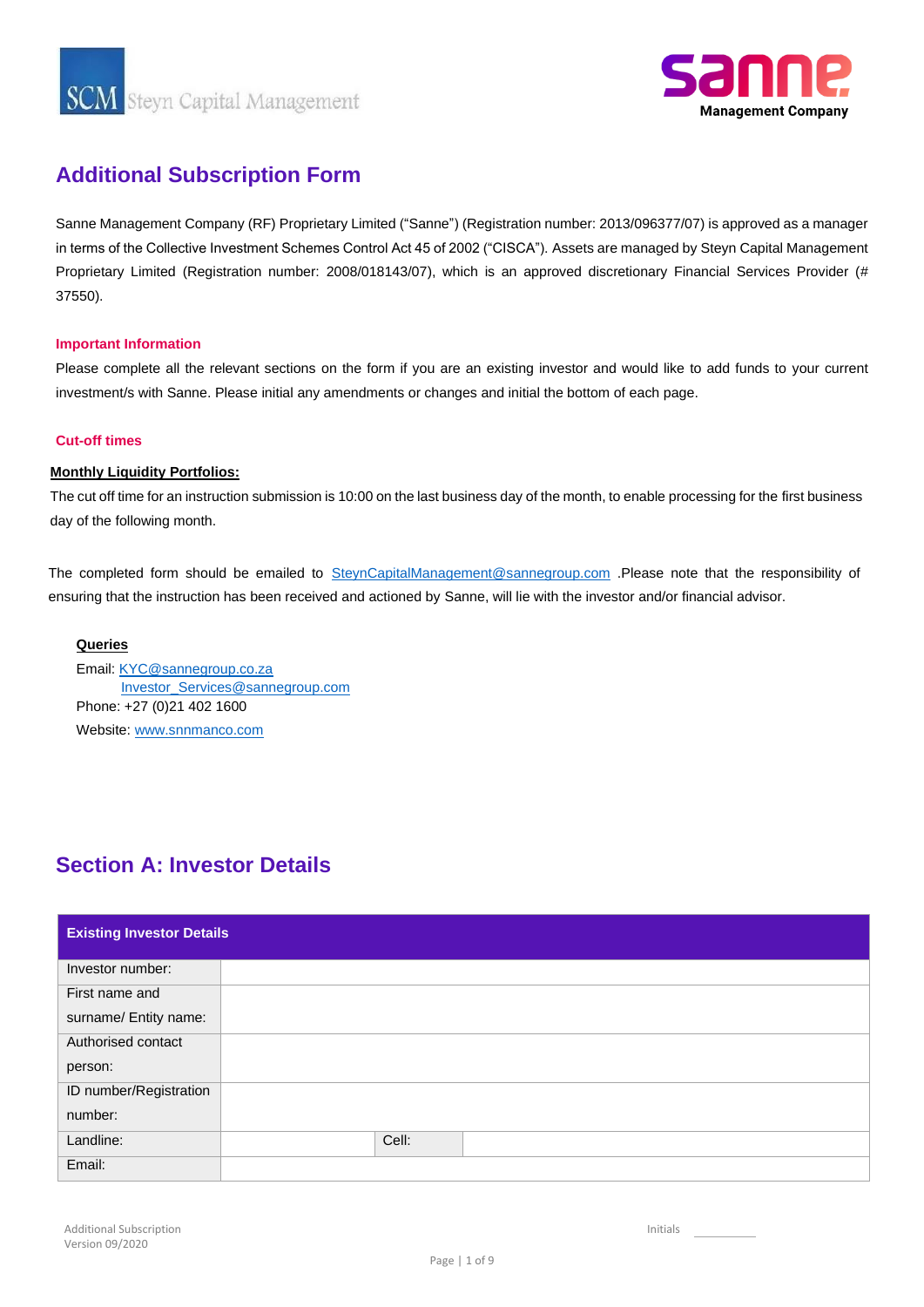



### **Source of Funds\***

Source of funds for this transaction *(The origin of the funds involved in a business relationship or single transaction, and includes both the activity that generated the funds as well as the means through which the funds were transferred)*: Salary Savings Savings Sale of Assets Inheritance Other (please specify):

## **Section B: Investment Option**

| <b>Name of Portfolio</b>            | <b>Class</b> | <b>Investment Management Fees</b> | <b>Investment</b> | <b>Income Distribution</b> |         |  |  |  |
|-------------------------------------|--------------|-----------------------------------|-------------------|----------------------------|---------|--|--|--|
|                                     |              |                                   | <b>Amount</b>     | <b>Re-invest</b>           | Pay-out |  |  |  |
| Steyn Capital SNN QI Hedge Fund     |              | Base fee of 0% plus a 15%         |                   |                            |         |  |  |  |
|                                     |              | performance fee                   |                   |                            |         |  |  |  |
|                                     |              | Base fee of 0,75% plus a 15%      |                   |                            |         |  |  |  |
| Steyn Capital SNN Retail Hedge Fund |              | performance fee on                |                   |                            |         |  |  |  |
|                                     |              | outperformance of benchmark       |                   |                            |         |  |  |  |
|                                     |              | Base fee of 1,0% plus a 15%       |                   |                            |         |  |  |  |
| Steyn Capital SNN Retail Hedge Fund | 2            | performance fee on                |                   |                            |         |  |  |  |
|                                     |              | outperformance of benchmark       |                   |                            |         |  |  |  |
|                                     |              | and capped at 3%                  |                   |                            |         |  |  |  |

Investments into a Qualified Investor Hedge Fund may only be made by investor who satisfy the following criteria:

- has demonstrable knowledge and experience in financial or business matters that enables the investor to assess the risks and merits of an investment into a hedge fund portfolio, or
- has appointed a Financial Services Provider (FSP) who has demonstrable knowledge and experience to advise the investor regarding the risks and merits of a hedge fund investment.

### **Methods of Payment**

Electronic internet transfers may take up to two business days to appear in the bank account. Units may only be purchased upon receipt of documentation and funds into the account. Please attach proof of transfer.

Please be advised that no cash deposits are allowed.

### **Fund Banking details**

In accordance with the requirements under the FIC Act, we do not reflect our banking details on our forms. In order to meet our obligations in this regard, we will first establish and verify your identity before we will send our banking details to you.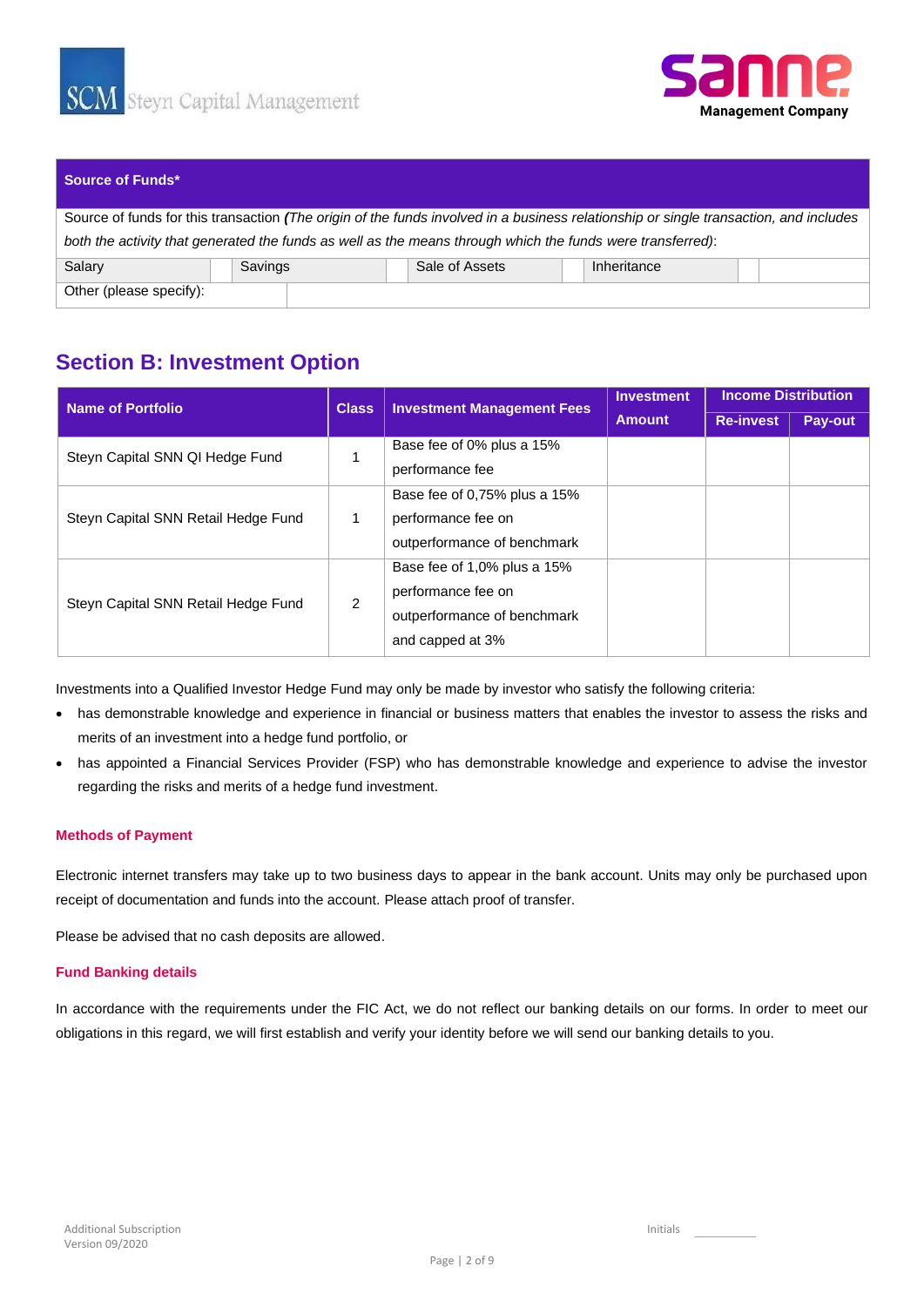



# **Section C: Financial Advisory**

Complete this section if you receive advise from a Financial Advisor

| <b>Contact Details</b>         |                   |       |  |  |
|--------------------------------|-------------------|-------|--|--|
| Full Name & Surname of         |                   |       |  |  |
| <b>Financial Advisor:</b>      |                   |       |  |  |
| FSP Name:                      |                   |       |  |  |
| Contact No:                    | Email:            |       |  |  |
| Address:                       |                   |       |  |  |
|                                |                   | Code: |  |  |
| <b>FSP Licence Number:</b>     | Licence Category: |       |  |  |
| <b>Financial Advisor Code:</b> | VAT Number (if    |       |  |  |
|                                | applicable):      |       |  |  |

### **Declaration**

I, the appointed Financial Advisor for this investment application declare that:

- I am licensed to render services in respect of this product.
- I have made the disclosures required in terms of the Financial Advisory and Intermediary Services Act No. 37 of 2002 ("FAIS") and subordinated legislation thereto, to the investors.
- I have read the application form and the terms and conditions of this investment and have explained them to the investor. To the extent they apply to me, I agree to be bound by the contents of this application form.
- I confirm that the Manager is the primary accountable institution, in terms of the FIC Act and is responsible for the identification and verification of the investor and myself. This application will only be processed on completion of such identification and verification.
- I have explained all fees that relate to this investment to the investor/s and understand and accept that the investor/s may withdraw his / her authority for payment at any time, in writing.
- My personal information may be used by the Manager in the normal course of business to provide the products and services and the Manager may retain any information for purposes of investment transactions, processing and administration, and to communicate directly with me. Personal information will not be given or sold to any third parties. The Manager will disclose or report personal information if and when required to do so by law or any regulatory authority, and to our employees, or agents who require such information to carry out their duties.
- I will forward all investor documents to the investor as soon as I receive them.

| Signature of Financial |       |   |   |   |   |  |  |  |
|------------------------|-------|---|---|---|---|--|--|--|
| Advisor:               |       |   |   |   |   |  |  |  |
| Name of Signatory:     |       |   |   |   |   |  |  |  |
| Place:                 | Date: | d | m | m | V |  |  |  |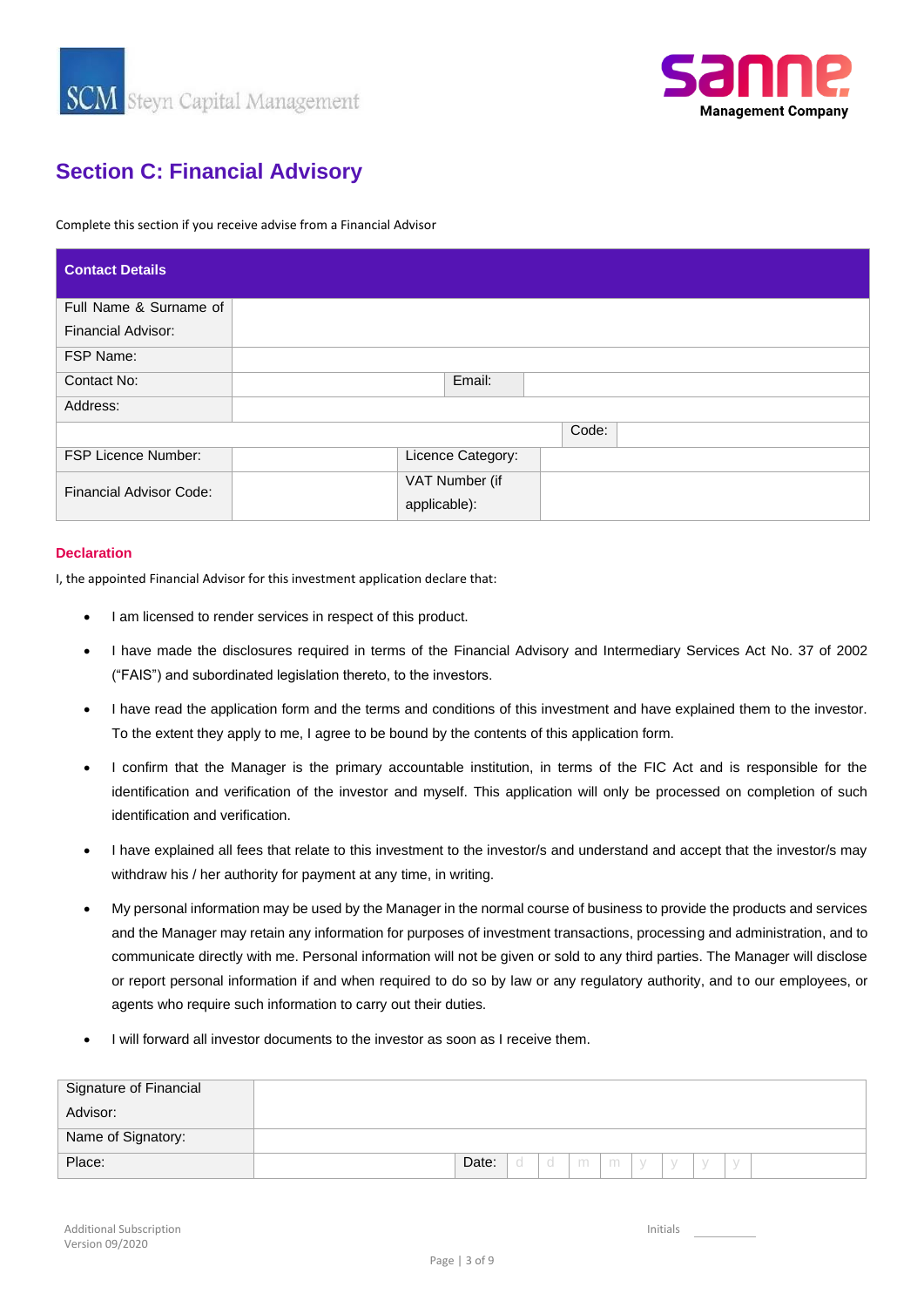

### **Financial Advisor Fees**

I hereby confirm that the Financial Advisor whose details are recorded in Section C above is my appointed Financial Advisor and I agree to the payment of the following fees:

- Initial Advice Fee: 49 (applied to each contribution received exclusive of VAT).
- Ongoing Advice Fee: % (per annum of the market value of the portfolio, charges by means of unit reduction and paid to the Financial Advisor monthly in arrears, exclusive of VAT).
- I may instruct Sanne to cease paying the ongoing advisor fee at any time.

Signature of the Investor or Authorised Representative:

\*Should you be investing in more than one portfolio with different fees having been agreed upon with your Advisor, please submit a signed letter detailing this, together with your application. If above fee is not completed it will default to zero.

## **Section D: Protection of Personal information**

Sanne may collect, process, disclose or use your personal information for the purpose of providing the product and/or service which you have requested in the normal course of business.

Sanne is required to process and keep investor and investor representative information to perform its obligations lawfully, fairly and competently.

Sanne will disclose or report personal information if and when required to do so by law or any regulatory authority. We may also share your personal information with our employees, agents, sub-contractors, with other entities within the Sanne group, with your adviser and/or their duly appointed agent, where directed. We will only collect information that we need for that purpose.

Sanne may share information with companies within the Sanne Group of companies and service providers with whom we have a business agreement to process such information on our behalf or to those who render services to us.

Sanne Group is an international business and located in different geographical locations. In such instances Sanne will ensure that sufficient legislation or agreements are in place for the information to remain adequately protected. You are entitled to request access to the information we have collected, processed and shared. All processing of personal information will be done in accordance with applicable laws and Sanne privacy policy.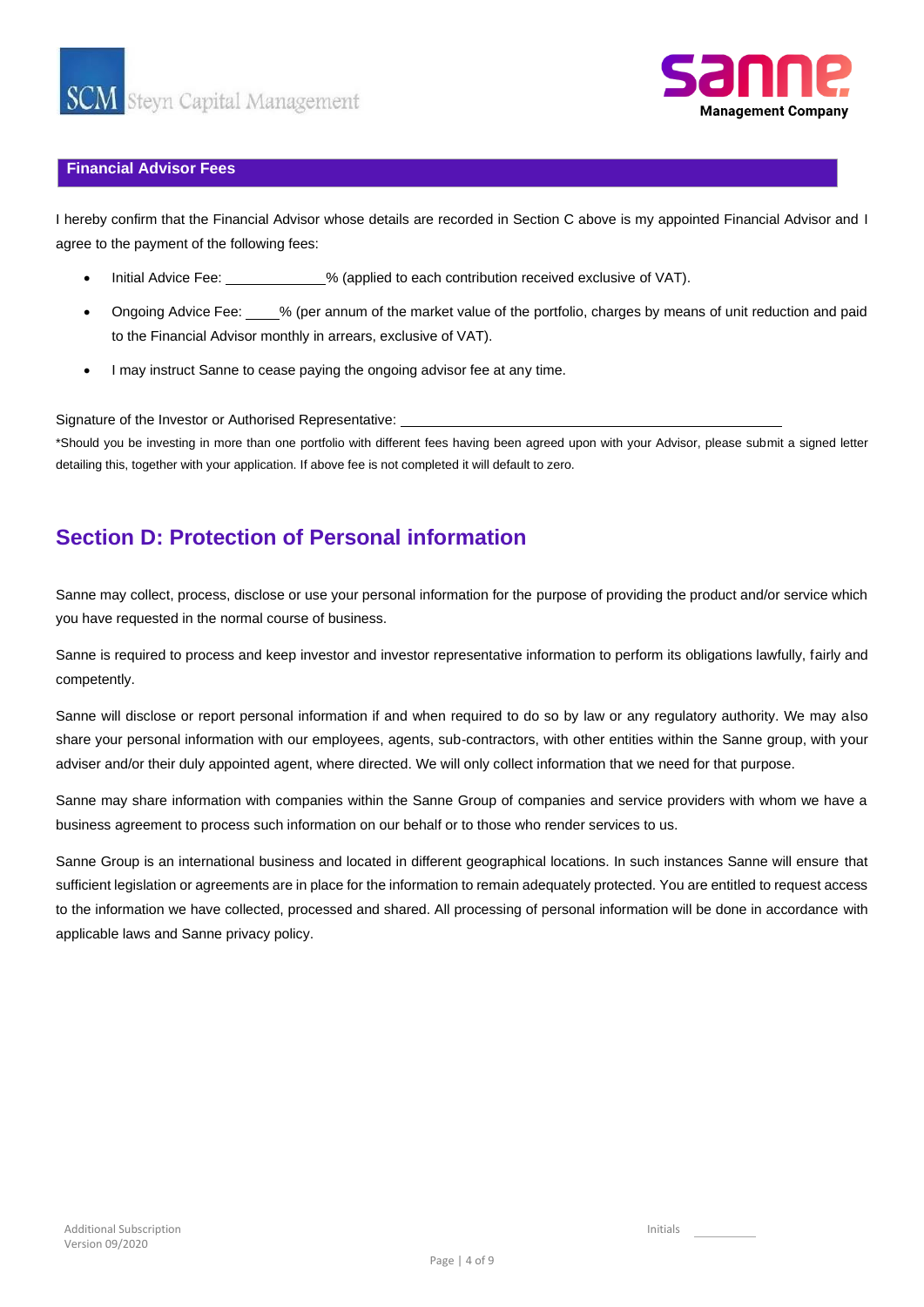

# **Section E: Term and Conditions**

- please consult your financial advisor as Sanne may not provide financial advice in respect of any investment. • Sanne provides access to many portfolios offered by the market. Should you require any financial planning assistance,
- discretion accept or reject the investor's application form. investor, Sanne and the asset manager. The agreement will be administered in terms of CISCA. Sanne may in its sole • This application form together with the Main Deed and Supplemental Deed will form the legal agreement between the
- of the day. • The Sanne portfolios shall be priced to reflect the Net Asset Value ("NAV") prices as at the last day of the month, or the price
- statements are thus net of all fees. including any income accruals, less any permissible deductions from the portfolio. Participatory interests on investor • Participatory interests are calculated on a NAV basis by determining the total market value of all assets in the portfolio,
- requirements of CISCA and the relevant deeds. • Participatory interests will be purchased and repurchased by the manager at the NAV calculated in accordance with the
- notes on execution of transactions. Tax certificates are generated and distributed annually. • Quarterly reports are available for download from the Sanne Website. Sanne will email monthly statements and contract
- in accordance with their mandates. • Sanne may, at its discretion, close portfolios to new investors and existing investors to enable the portfolios to be managed
- the last NAV. Any proceeds from the termination shall be paid to the investor recorded in this application form. shall be repurchased on the first business day of the following month after notification of termination at the ruling price of • Sanne reserves the right to terminate this contract by giving a calendar months' notice to the investor. Participatory interest
- versa. • For the purpose of this agreement, unless the context indicates otherwise, the singular shall include the plural and vice
- Commission and incentives may be paid and if so, would be included in the overall costs.
- (investor or financial advisor). • The responsibility of ensuring that the instruction has been received and actioned by Sanne will lie with the instructor
- No cash payments will be accepted, and a proof of payment must accompany all EFT payments.
- being supplied by the investor or his/her financial advisor. due to occurrences beyond the control of Sanne, nor will Sanne be liable for any loss incurred due to incorrect information • Sanne will not be liable for any damages or losses of whatsoever nature arising out of Sanne's failure to action this instruction
- through the sale of assets at weaker prices. assets in a portfolio and the delayed sale/repurchase of corresponding units. This is done to avoid prejudicing other investors • In certain circumstances (such as large redemptions), Sanne may employ ring-fencing, which is the separation of underlying
- any loss or damage of whatsoever nature arising from the inability of Sanne to process this application form due to the fact obliged to process this application form until it has received the verification documentation and Sanne will not be liable for provided once the due diligence has been completed and the banking details have been provided. Sanne will not be • Copies of verification documentation requested in this application form must be provided. Proof of payment must be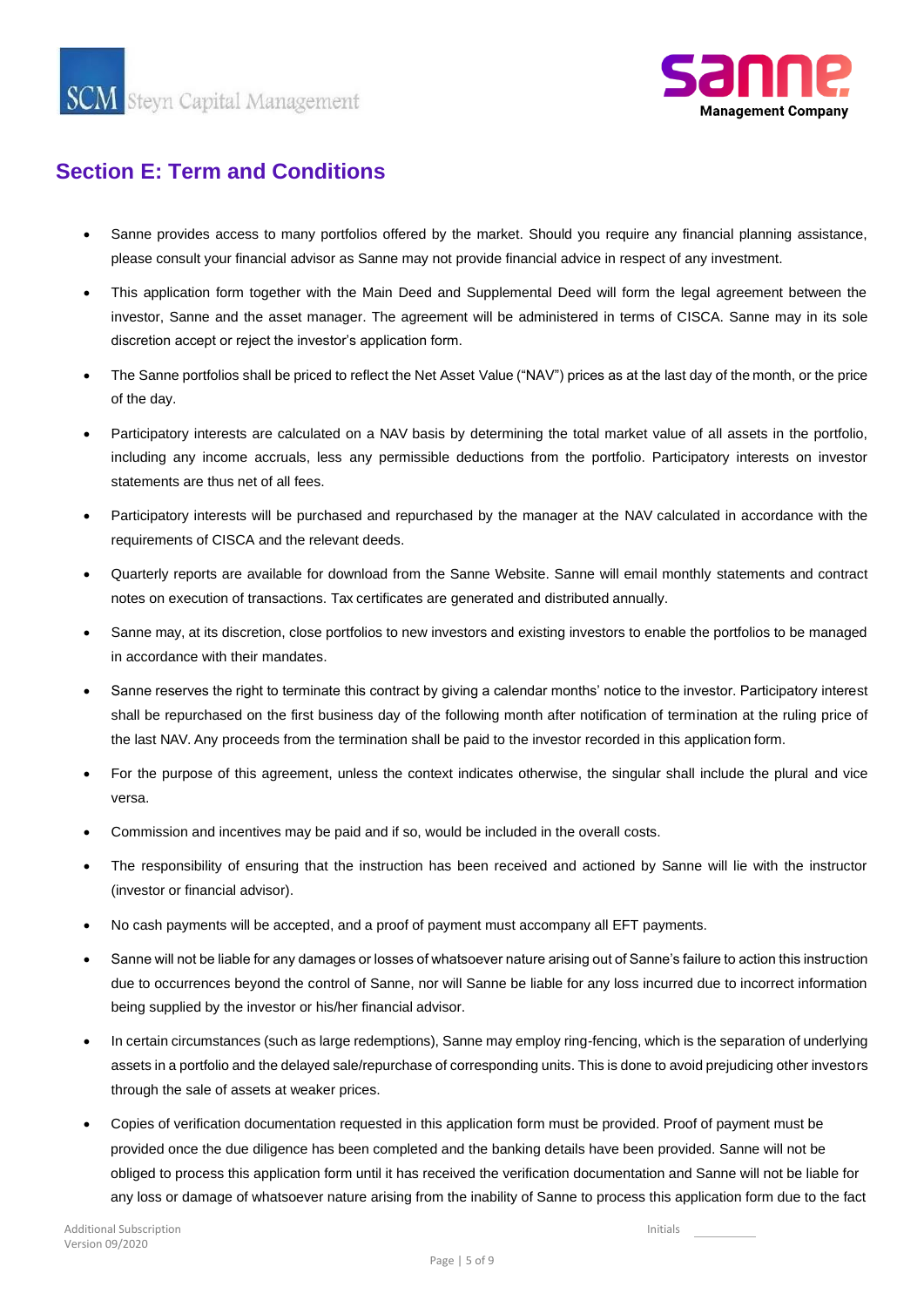

that the requirements of the FICA have not been complied with.

The investor indemnifies and holds Sanne harmless against any loss or damage which the investor may suffer as a result of any commission or omission by Sanne, which is a result of an obligation imposed on Sanne by FICA. Deposits awaiting allocation may earn interest in line with the Sanne's Section 104 Bank Account Interest Policy. Sanne reserves the right to recoup the bank charges charged on the section 104 bank account from the interest earned in line with Sanne's Section 104 Interest Policy.

### **Section F: Investor Declaration**

- I have read and fully understood all the pages of this application form and agree to be bound by the provisions of this application form.
- I warrant that the information contained herein is true and correct, and that if this application form is signed in a representative capacity, I have the necessary authority to do so and that this transaction is within my powers.
- I am aware of the charges and fees, the total expense ratio, investment objectives, risk factors and income distributions applicable to my investment as set out in this form and in other documentation provided to me.
- I am acting for my own account and that I have made my decision to enter into the investment and as to whether the investment is appropriate for me independently, based upon my own judgment, and upon advice from such advisors as I may deem necessary.
- I declare that I am are not relying on any communication from Sanne, whether written, oral or implied as investment advice or as a recommendation to enter into the investment.
- I confirm that all funds invested with Sanne are not the proceeds of unlawful activities and that I have not contravened any anti-money laundering and tax legislation. I have complied with and will continue to comply with all relevant legislation, including but not limited to FICA and the Income Tax Act.
- I have read and understood the terms and conditions.
- I understand that Sanne will only be able to process investments on receipt of funds into the appropriate bank account, proof of deposit, and all relevant FICA documentation.
- I will notify Sanne immediately if my tax residency or FATCA or equivalent classification changes in the future.
- I accept full responsibility for informing Sanne of any changes in current identification information provided (e.g. change of address, surname change, contact, banking details etc.) on the prescribed form.
- I acknowledge that Sanne will not be held liable for delays or losses incurred due to incomplete or inaccurate information on the application forms or insufficient or incorrect submission of FICA information. I also acknowledge that Sanne will not be held liable for delays or losses incurred due to delays caused by the financial advisor.
- I acknowledge that the responsibility in ensuring my instruction has been received and actioned by Sanne lies with me.
- Sanne will not be responsible for any failure, malfunction, or delay of any networks, electronic or mechanical device or any other form of communication used in the submission, acceptance and processing of applications and/or transactions. Sanne will not be liable to make good or compensate any investor or third party for any damages, losses, claims or expenses resulting there from.
- I acknowledge the transaction cut off times set out herein and agree to comply with such cut off times.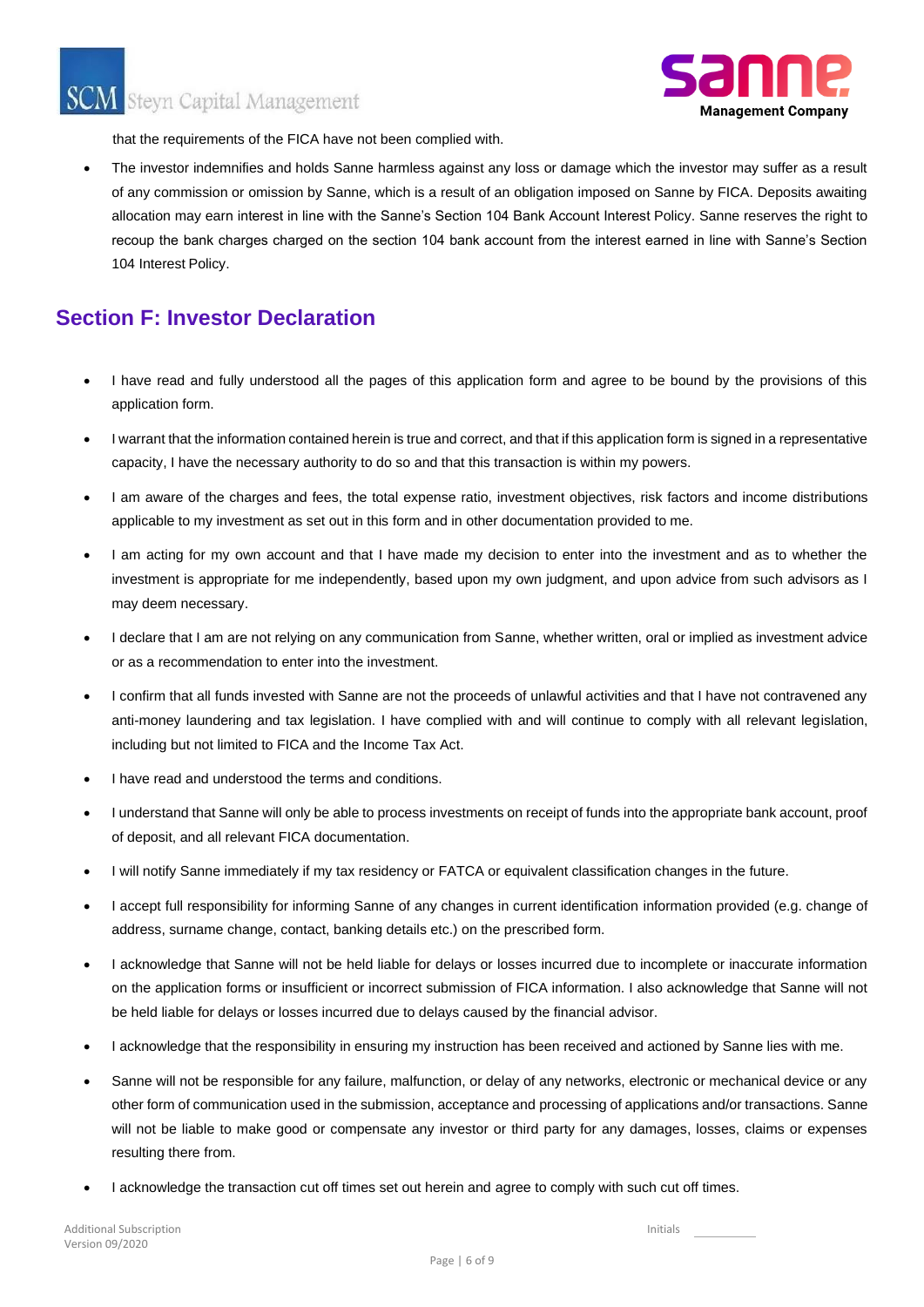

- I confirm that Sanne may accept instructions from my financial advisor or any authorised third party who has been appointed and authorised by me in writing.
- I authorise Sanne to accept and act upon instructions by facsimile or e-mail and hereby waive any claim that I have against Sanne and indemnify Sanne against any loss incurred as a result of Sanne receiving and acting on such communication or instruction.
- I acknowledge and give consent that any personal information may be used by Sanne in the normal course of business to provide the products and services and Sanne may retain any information for purposes of investment transactions, processing and administration and to communicate directly with me. Personal information will not be given or sold to any third parties. Sanne will disclose or report personal information if and when required to do so by law or any regulatory authority, and to Sanne's employees (if relevant), or agents who require such information to carry out their duties.
- I acknowledge by investing in the fund/s included in this application form that my information may be shared with both Sanne, Co-named/Hosting Investment managers and for any regulatory purposes.
- I have read, received, noted and understood the following information:
	- o that I meet the requirements to qualify as a Qualified Investor, if applicable.
	- o the Minimum Disclosure Document (MDD);
	- o the Effective Annual Cost (EAC)
	- o Risk factors.
- I consider myself to be, or to be closely related or associated with, a Domestic Prominent Influential Person or a Foreign Prominent Public Official. A Prominent Influential Person is someone who has been entrusted with a prominent public function such e.g. Heads of State or Government, Senior Politicians, Senior Government Officials, Important political party officials, Senior executives of State-Owned corporations etc.

| Yes ( | <b>No</b> |  |
|-------|-----------|--|
|-------|-----------|--|

If 'Yes,' please provide details:

| Authorised Signature: |                                             |  |
|-----------------------|---------------------------------------------|--|
| Name of Signatory:    |                                             |  |
| Capacity:             | Date:<br>$\circ$<br>m<br>m<br>Чy,<br>d<br>y |  |

| Authorised Signature:          |       |    |     |   |   |          |        |     |        |  |
|--------------------------------|-------|----|-----|---|---|----------|--------|-----|--------|--|
| Name of Signatory:             |       |    |     |   |   |          |        |     |        |  |
| Capacity:                      | Date: | -d | - d | m | m | $\vee$   | $\vee$ | - V | $\vee$ |  |
| <b>Additional Subscription</b> |       |    |     |   |   | Initials |        |     |        |  |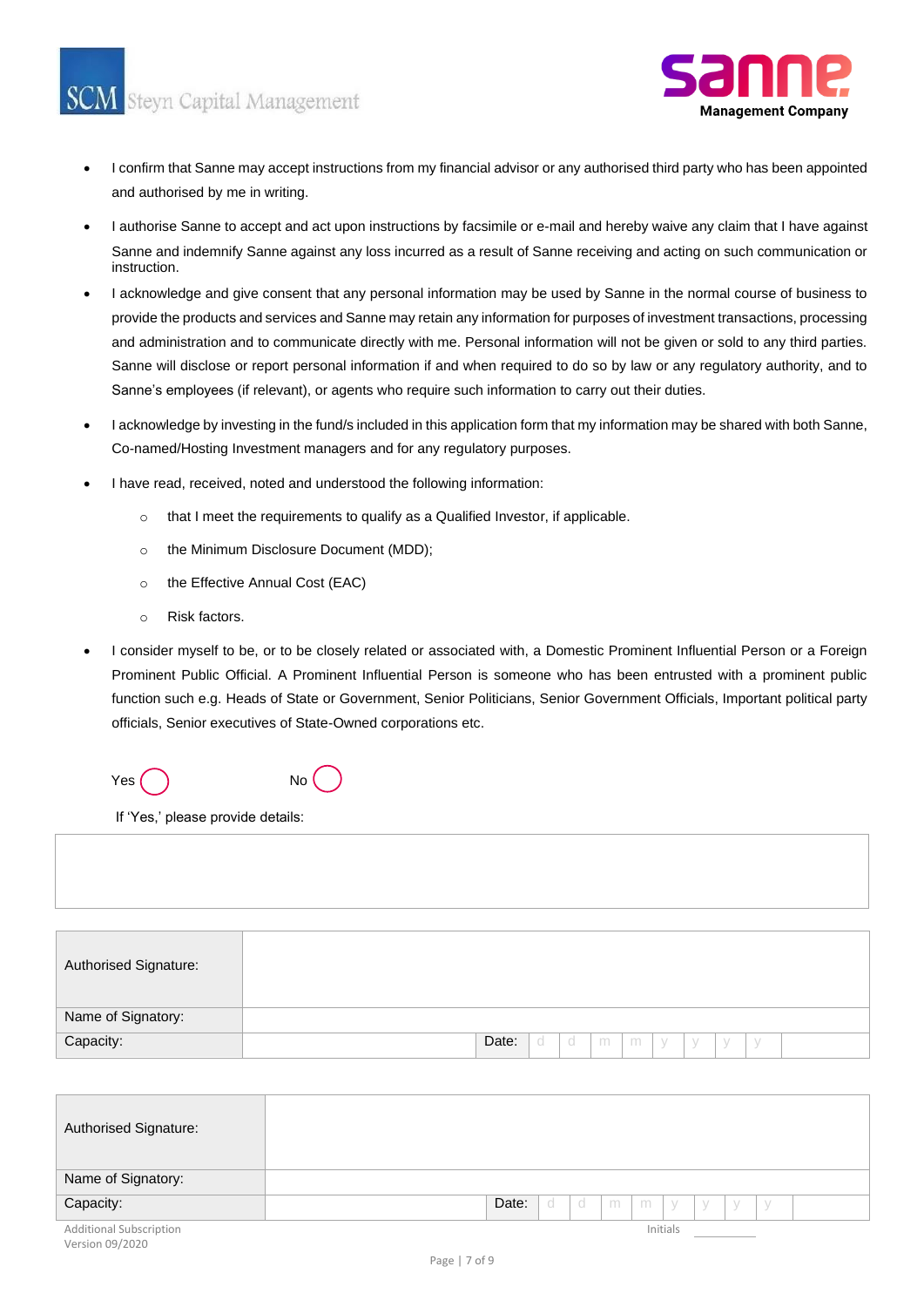

# **Section G: Mandatory Disclosure**

Collective Investment Schemes are generally medium to long-term investments. The value of participatory interests (units) or the investment may go down as well as up. Past performance is not necessarily a guide to future performance. Collective investment schemes are traded at ruling prices and can engage in borrowing and scrip lending (i.e. borrowing and lending of assets). The manager does not provide any guarantee, either with respect to the capital or the return of a portfolio. Different classes of participatory interests apply to these portfolios and are subject to different fees and charges. A schedule of fees, charges and maximum commissions, as well as a detailed description of how performance fees are calculated and applied, is available on request from Sanne.

Sanne does not provide any guarantee in respect of the capital or the return of the portfolio. Excessive withdrawals from the portfolio may place the portfolio under liquidity pressure and in such circumstances, a process of ring-fencing of withdrawal instructions and managed pay-outs over time may be followed. Commission and incentives may be paid, and if so, are included in the overall costs. The value of an investment is dependent on numerous factors which may include, but not limited to, share price fluctuations, interest and exchange rates and other economic factors. Where funds are invested in off-shore assets, performance is further affected by uncertainties such as potential constraints on liquidity and the repatriation of funds, macroeconomic risks, political risks, foreign exchange risks, tax risks, settlement risks and potential limitations on the availability of market information. Prices are published in accordance with the valuation frequency of the portfolio, on our website and local media. Additional information, including Key Investor Information Document, Minimum Disclosure Document, as well as other information relating to the portfolio is available, free of charge, on request from Sanne. The Manager ensures fair treatment of investors by not offering preferential fee or liquidity terms to any investor within the same strategy. The Manager of the CIS may, at its discretion, close the fund/s you have chosen to new investors and to additional investments by existing investors to make sure that it is managed in accordance with its mandate. A money market fund is not a bank deposit account and aims to maintain a constant price of 100 cents per participatory interest in such scheme. A Feeder fund may only invest in a single portfolio of a CIS which levy its own charges that could result in a higher fee structure for these funds. Foreign securities including foreign CISs may be included in underlying CIS portfolios. As a result, those CIS portfolios may face material risks. The volatility of the CIS may be higher and the liquidity of the underlying securities comprising the applicable portfolio of the CIS may be restricted due to relative market sizes and market conditions. The CIS's ability to settle securities and to repatriate investment income, capital or the proceeds of sales of securities may be adversely affected for multiple reasons including market conditions, macro-economic and political circumstances. A fund of funds is a portfolio that invests in portfolios of collective investment schemes (unit trusts) that levy their own charges, which could result in a higher fee structure for the fund of funds.

Sanne is registered and approved by the Financial Sector Conduct Authority ("the Authority") under the Collective Investment Scheme Control Act no. 45 of 2002 ("CISCA"). Sanne retains full legal responsibility for the portfolio. Steyn Capital Management Proprietary Limited is an authorised Financial Services Provider (FSP Number 37550) under the FAIS Act to render investment management services. Rand Merchant Bank Trustee is the appointed trustee and can be contacted on 087 736 1732.